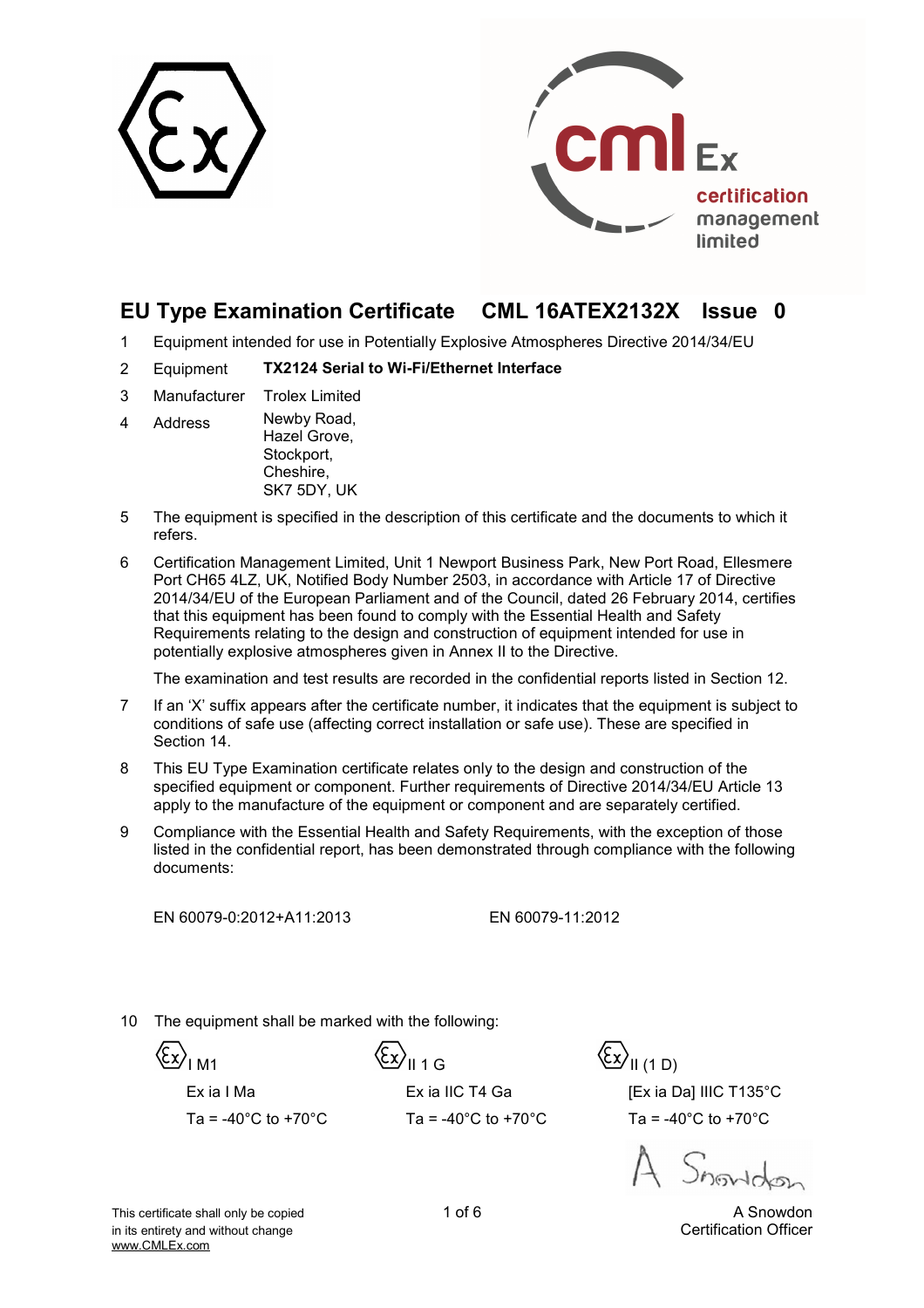



# **11 Description**

The TX2124 Serial to Wi-Fi/Ethernet Interface is intended to be located in the hazardous area.

The TX2124 Serial to Wi-Fi/Ethernet Interface allows existing Intrinsically Safe equipment with an RS485/RS422 or RS232/TTL port to become Ethernet Enabled via either Wi-Fi (WLAN) or a Cat5/6 cable connection into an IS Ethernet Network (LAN). The unit has 4 serial ports, each one supporting either RS485/RS422 or RS232/TTL depending upon the configuration required. There are two RJ45 (LAN) ports that support 10/100 IS Ethernet connections - these allow 'daisy-chaining' of units together.

The modules consist of two printed circuit boards (PCBs) for the user connections and LEDs, onto which is mounted an encapsulated assembly containing the electronics. The complete assembly is fitted inside a plastic housing suitable for DIN rail mounting. One or more modules are intended to be mounted inside an enclosure having a minimum protection level equivalent to or exceeding IP54.

Electrical connections are made via cage-clamp and/or screw type plug/socket terminals along with a dual RJ45 type connector for the Ethernet LAN ports. Twin SMA style RF connectors (if fitted) allow one or two antenna to be connected as required.

Power (7.5VDC or 12VDC) is supplied to the module either locally or using Power over Ethernet (PoEx) from the LAN port - This requires the PoEx output to be wired to the Supply Input terminals by the user.

The module is fed from a single intrinsically safe 7.5VDC or 12VDC supply or PoEx and incorporates up to four RS485/422/232/TTL ports, up to two LAN Ethernet outputs and WLAN + Bluetooth transmitter circuit (including dual antenna), housed in a plastic enclosure. The module comprises of two 9600 Series Carrier Boards 'A' & 'B' that provide the necessary connections to the module together with LED indicators. An encapsulated 9600 Module, which comprises of two boards, the 9600-CPU board and the 9661-IF interface board are attached to the Carrier Board A

The equipment has the following safety description:

# **12Vdc POWER IN (Connector 3, Pin 1 wrt Pin 3 (0V))**

| Group           | Ui      | Ci |   |
|-----------------|---------|----|---|
|                 |         |    |   |
| <b>IIA/IIIA</b> |         |    |   |
| <b>IIB/IIIB</b> | 14.4Vdc | U  | U |
| IIC/IIIC        |         |    |   |

### **PoEx (Connector 5, Pin 1 wrt Pin 3 (0V))**

| Group           | Uo      | Co          | Lo |
|-----------------|---------|-------------|----|
|                 |         |             |    |
| <b>IIA/IIIA</b> |         |             |    |
| <b>IIB/IIIB</b> | 14.4Vdc | $0.48\mu F$ | 0  |
| IIC/IIIC        |         |             |    |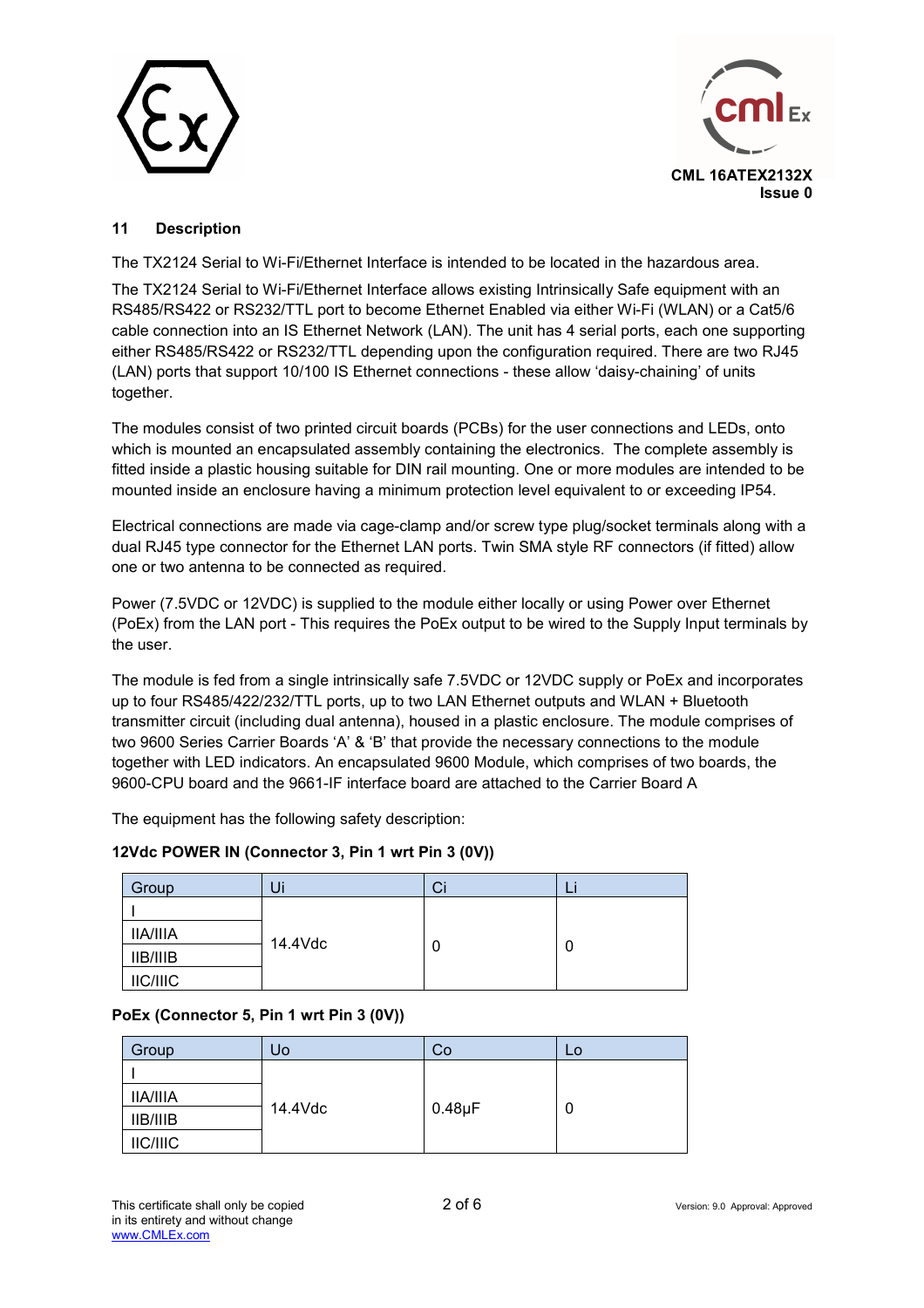



Note: PoEx (Connector 5) may be linked to 12Vdc POWER IN (Connector 3) when power is via the LAN-2 port.

#### **RS485/RS422 COMMS (Connector 6, Pin1 to 4 and 9 to 12 wrt Pin 6,8,14,16 (0V) – Ports 1 and 2) RS485/RS422 COMMS (Connector 7, Pin1 to 4 and 9 to 12 wrt Pin 6,8,14,16 (0V) – Ports 3 and 4)**

| Group           | Ui   | Uo    | lo    | Po    | Ci | - |
|-----------------|------|-------|-------|-------|----|---|
|                 |      |       |       |       |    |   |
| <b>IIA/IIIA</b> |      |       |       |       |    |   |
| <b>IIB/IIIB</b> | 7.2V | 5.88V | 221mA | 325mW | 0  | U |
| IIC/IIIC        |      |       |       |       |    |   |

The capacitance and either the inductance or the inductance to resistance ratio (L/R) of the load connected to the output terminals must not exceed the following values:

| Group      | Capacitance $(\mu F)$ | Inductance (mH) | or | $L/R$ Ratio ( $\mu H/Ohm$ ) |
|------------|-----------------------|-----------------|----|-----------------------------|
|            | 1000                  | 9.55            |    | 1436                        |
| 11A        | 1000                  | 5.82            |    | 875                         |
| <b>IIB</b> | 1000                  | 2.91            |    | 438                         |
| <b>IIC</b> | 43                    | 0.73            |    | 109                         |

The above figures are based on the output parameters only and may need to be recalculated based on the input parameters.

# **RS232/TTLCOMMS (Connector 6, Pin 5,13 (TX) wrt Pin 6, 8, 14, 16 (0V) – Ports 1 and 2) RS232/TTL COMMS (Connector 7, Pin 5,13 (TX) wrt – Pin 6, 8, 14, 16 (0V) Ports 3 and 4)**

| Group           | Ui    | Uo    | lo    | Po    | Ci | . . |
|-----------------|-------|-------|-------|-------|----|-----|
|                 |       |       |       |       |    |     |
| <b>IIA/IIIA</b> |       |       |       |       |    |     |
| <b>IIB/IIIB</b> | 5.88V | 5.88V | 221mA | 325mW | Ü  | O   |
| IIC/IIIC        |       |       |       |       |    |     |

# **RS232/TTLCOMMS (Connector 6, Pin 7,15 (RX) wrt Pin 6,8,14,16 (0V)–Ports 1 and 2) RS232/TTL COMMS (Connector 7, Pin 7, 15 (RX) wrt Pin 6,8,14,16 (0V) – Ports 3 and 4)**

| Group           | Ui        | Uo    | IО    | Po    | Ci | ы |
|-----------------|-----------|-------|-------|-------|----|---|
|                 |           |       |       |       |    |   |
| <b>IIA/IIIA</b> | $12.5V^*$ |       |       |       |    |   |
| <b>IIB/IIIB</b> | 5.88V*    | 5.88V | 221mA | 325mW | U  | 0 |
| IIC/IIIC        |           |       |       |       |    |   |

\* If the transmit TX line within both the cable and the other certified equipment can be shown to be suitably segregated from the receive line RX, then the Ui of the RX can be specified as 12.5V. If the segregation cannot be proved, then Ui of RX must be specified as 5.88V.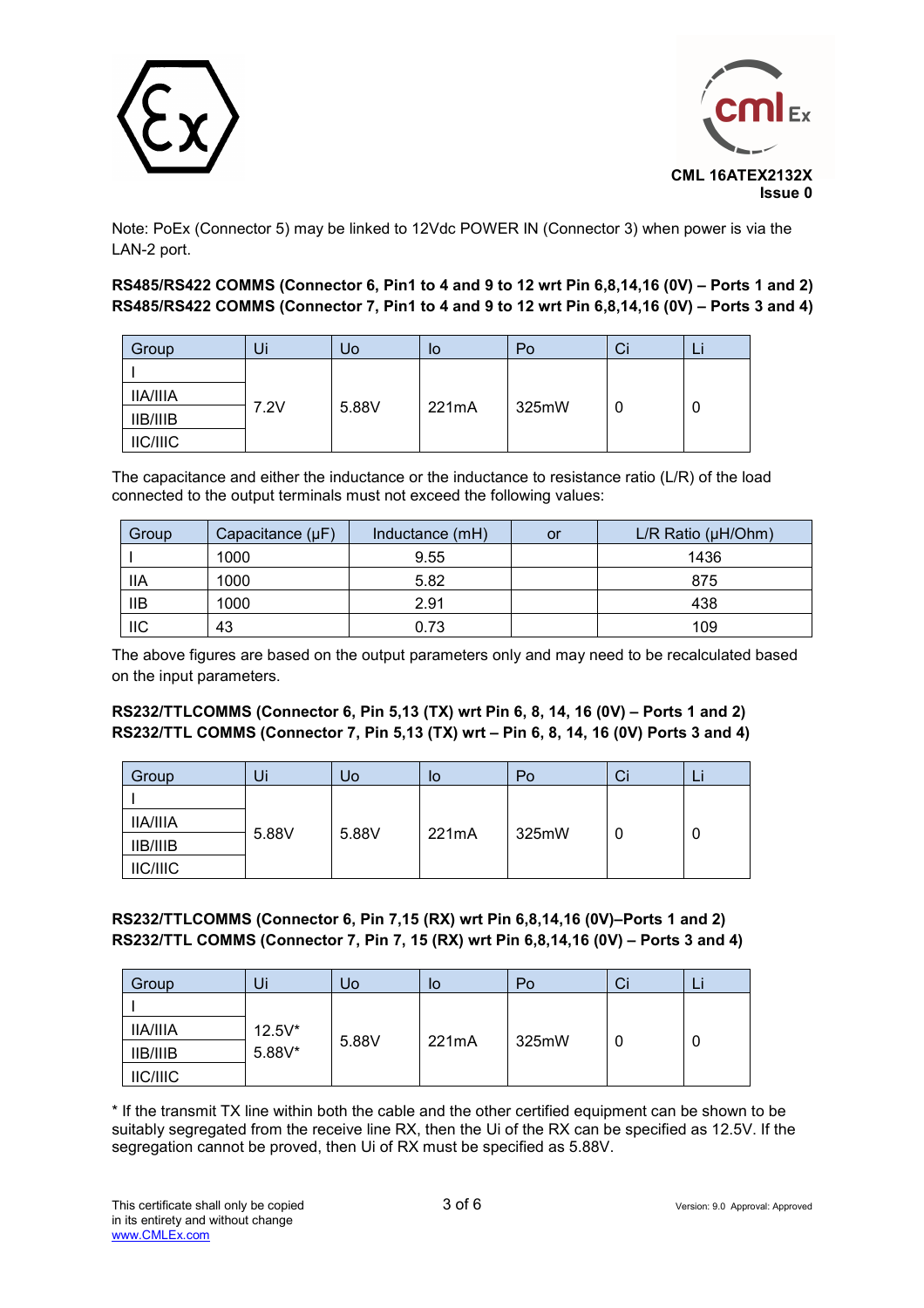



The capacitance and either the inductance or the inductance to resistance ratio (L/R) of the load connected to the output terminals must not exceed the following values:

| Group      | Capacitance (µF) | Inductance (mH) | or | L/R Ratio ( $\mu$ H/Ohm) |
|------------|------------------|-----------------|----|--------------------------|
|            | 1000             | 9.55            |    | 1436                     |
| <b>IIA</b> | 1000             | 5.82            |    | 875                      |
| IIВ        | 1000             | 2.91            |    | 438                      |
| IIC        | 43               | 0.73            |    | 109                      |

The above figures are based on the output parameters only and may need to be recalculated based on the input parameters.

### **Wi-Fi ANTENNA (SK2 & SK4: SMA Connector)**

| Group           | Po(RF) |
|-----------------|--------|
|                 |        |
| IIA/IIIA        | 500mW  |
| <b>IIB/IIIB</b> | each   |
| <b>IIC/IIIC</b> |        |

Note: The type and length of any antenna cable and the antenna itself are classified as simple apparatus and are not restricted by the output parameters

### **LAN Port 1 or LAN Port 2 (10/100 Ethernet) (SK3 – RJ45)**

| Group           | Ui    | Uo    | IО    | Ci          | ш |
|-----------------|-------|-------|-------|-------------|---|
|                 |       |       |       |             |   |
| <b>IIA/IIIA</b> |       |       |       |             |   |
| <b>IIB/IIIB</b> | 14.4V | 5.88V | 2.18A | $0.48\mu F$ |   |
| IIC/IIIC        |       |       |       |             |   |

Note: Io = 2.18A is the total for the 4 Ethernet lines (each line 545mA)

The capacitance and either the inductance or the inductance to resistance ratio (L/R) of the load connected to the output terminals must not exceed the following values:

| Group      | Capacitance $(\mu F)$ | Inductance $(\mu H)$ | or | $L/R$ Ratio ( $\mu H/Ohm$ ) |
|------------|-----------------------|----------------------|----|-----------------------------|
|            | 1000                  | 97.9                 |    | 145                         |
| <b>IIA</b> | 1000                  | 59.9                 |    | 89                          |
| <b>IIB</b> | 1000                  | 29.9                 |    | 44                          |
| IIC        | 43                    | 7.5                  |    |                             |

If PoEx is used, then the parameters of the PoEx power supply must also be considered (The above capacitance figures are based on 5.88V)

The 10/100 Ethernet port may be connected to any other equipment having appropriate Entity parameters.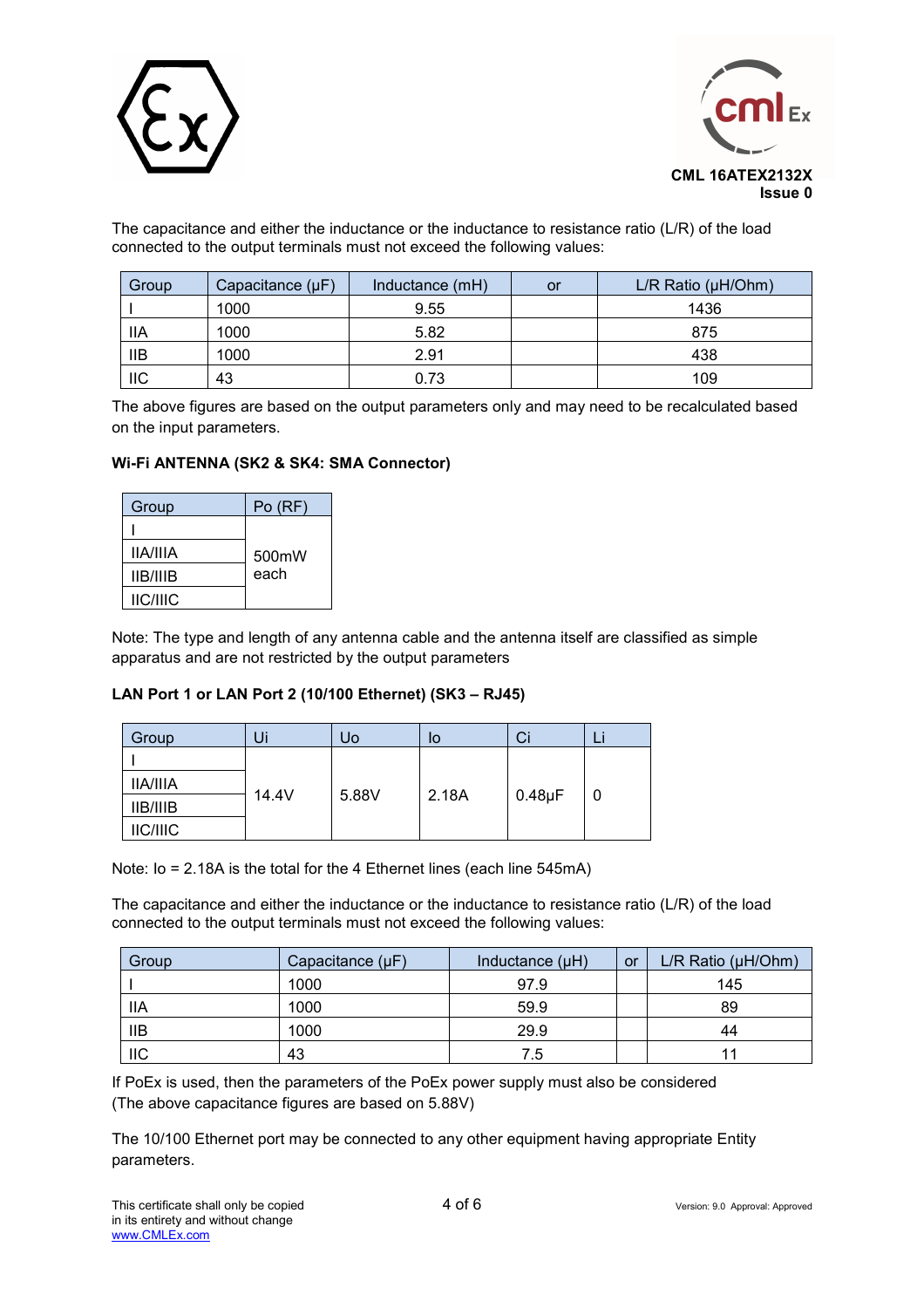



It is also permissible to be connected to 9400 Ethernet modules covered by these existing certificates (with or without PoEx) –

| 9400 Ethernet module reference  | Certificate No.  |
|---------------------------------|------------------|
| 9400 Series Ethernet Modules    | Sira 07ATEX2064X |
| 9468 Ethernet Isolator          | Sira 07ATEX2065  |
| 9468 Ethernet Isolator (Zone 2) | Sira 08ATEX4130X |

#### **12 Certificate history and evaluation reports**

| Issue | <b>Date</b> | <b>Associated report</b> | <b>Notes</b>                           |
|-------|-------------|--------------------------|----------------------------------------|
|       | 28 Feb 2017 | R <sub>1046</sub> B/00   | Report for the prime certificate issue |

Note: Drawings that describe the equipment or component are listed in the Annex.

### **13 Conditions of manufacture**

The following conditions are required of the manufacturing process for compliance with the certification.

- 13.1 Where the product incorporates certified parts or safety critical components, the manufacturer shall ensure that any changes to those parts or components do not affect the compliance of the certified product that is the subject of this certificate.
- 13.2 The TX2124 Serial to Wi-Fi/Ethernet Interface modules shall be designed in accordance with the applicable general electrical safety standards, e.g. EN 60950.

### **14 Special Conditions for Safe Use (Conditions of Certification)**

The following conditions relate to safe installation and/or use of the equipment.

14.1 When used with Group I gases and Group III dust, the modules shall each be mounted within an enclosure providing a degree of protection of at least IP54.

> This shall be in accordance with EN 60529, and the mounting arrangement shall not impair the existing creepage and clearance distances. The enclosure shall also comply with the appropriate requirements of Clauses 7 and 8 of EN 60079-0.

- 14.2 The RJ45 connectors do not meet the ingress protection rating of IP20, when they are not fitted with either a connector or blanking plug. For Group II, the RJ45 connectors must be fitted with either a plug or blanking plug or the module shall be mounted in an enclosure meeting IP20.
- 14.3 When used in Group II, under certain extreme circumstances, the non-metallic parts incorporated in the enclosure of this equipment may generate an ignition-capable level of electrostatic charge. Therefore, the equipment shall not be installed in a location where the external conditions are conducive to the build-up of electrostatic charge on such surfaces. In addition, the equipment shall only be cleaned with a damp cloth.
- 14.4 The supply to the modules must be derived from a suitably certified, intrinsically safe supply.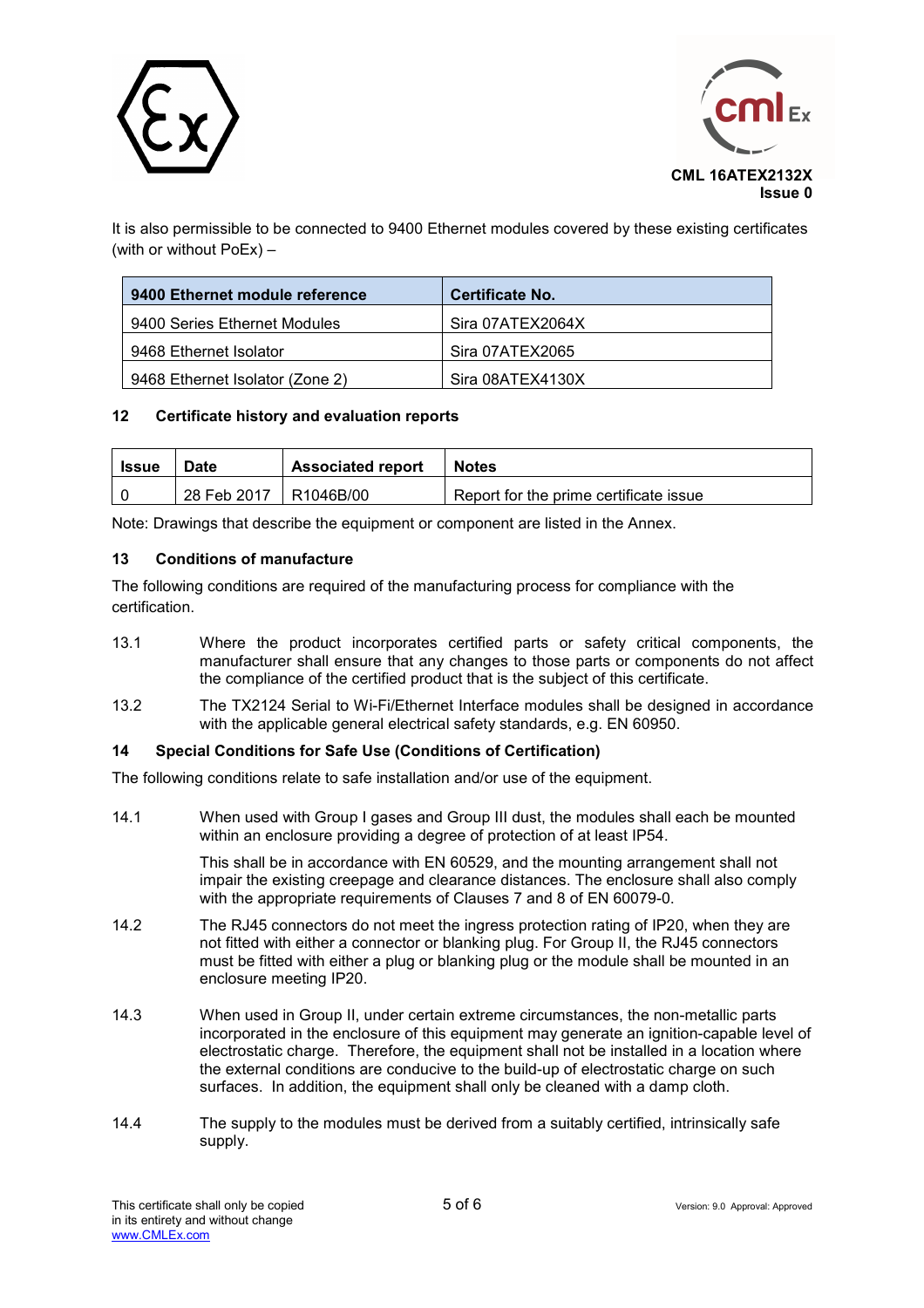



- 14.5 In the case of any connection to the RS232/TTL circuits, if the transmit 'TX' line within both the cable and the other certified equipment can be shown to be suitably segregated from the receive line, 'RX', then Ui can be specified as 12.5 V. If the segregation cannot be proved, then Ui for both TX and RX must be specified as 5.88 V.
- 14.6 The values of Co and Lo shall apply when one of the two conditions below is given:
	- The total Li of the external circuit (excluding the cable) is < 1% of the Lo value, or,
	- The total Ci of the external circuit (excluding the cable) is  $<$  1% of the Co value.

The above parameters are reduced to 50% when both of the two conditions below are given:

- The total Li of the external circuit (excluding the cable) > 1% of the Lo, and
- The total Ci of the external circuit (excluding the cable) > 1% of the Co.

Note: the reduced capacitance of the external circuit (including cable) shall not be greater than 1 µF for IIB and 600 nF for IIC.

14.7 The equipment shall be capable of withstanding an electric strength test using a test voltage of 500 Vac applied between the circuit and earth for 60 s. Alternatively, a voltage of 20% higher may be applied for 1 s. There shall be no evidence of flashover or breakdown and the maximum current flowing shall not exceed 5 mA.